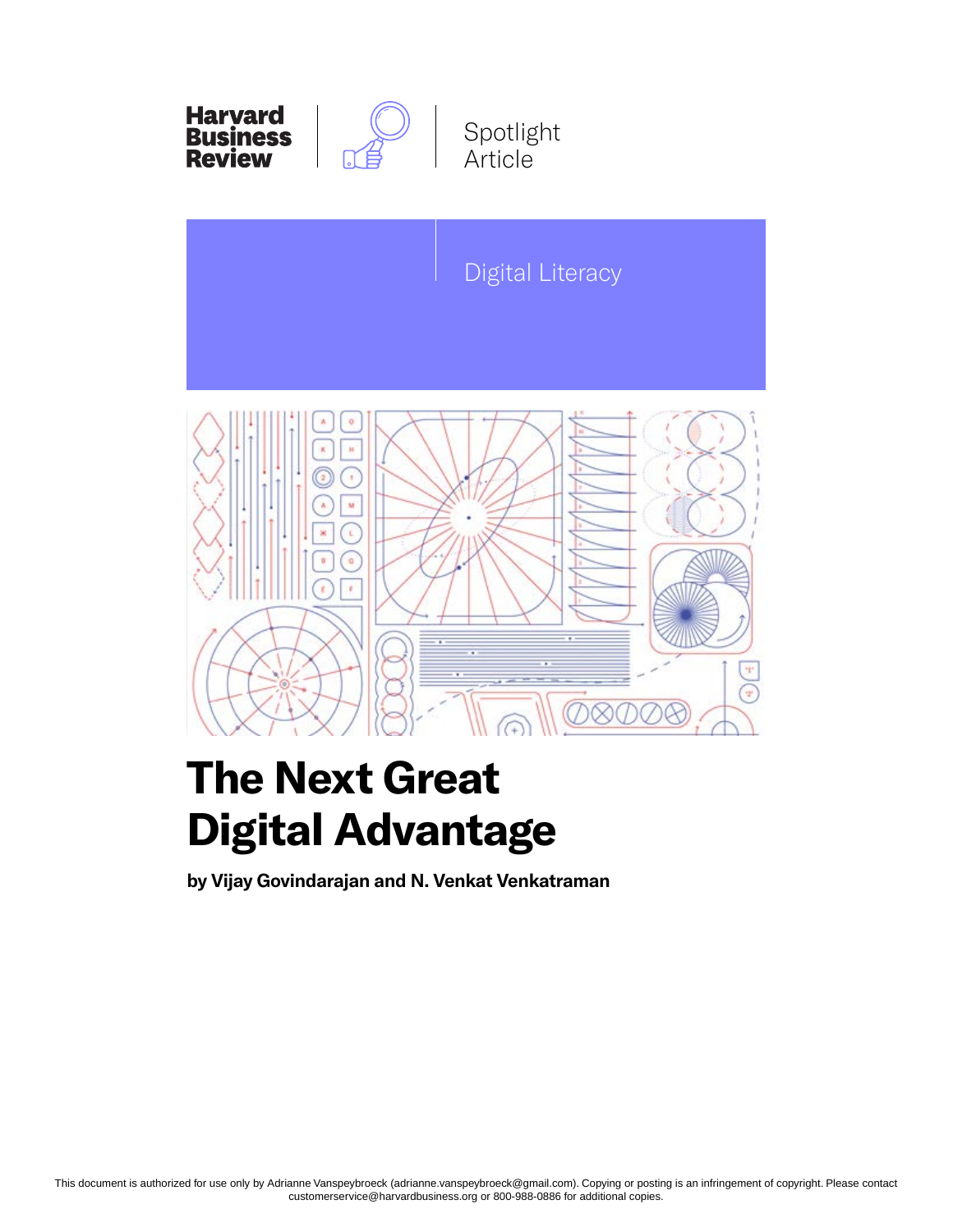

2 Harvard Business Review *May–June 2022*

This document is authorized for use only by Adrianne Vanspeybroeck (adrianne.vanspeybroeck@gmail.com). Copying or posting is an infringement of copyright. Please contact customerservice@harvardbusiness.org or 800-988-0886 for additional copies.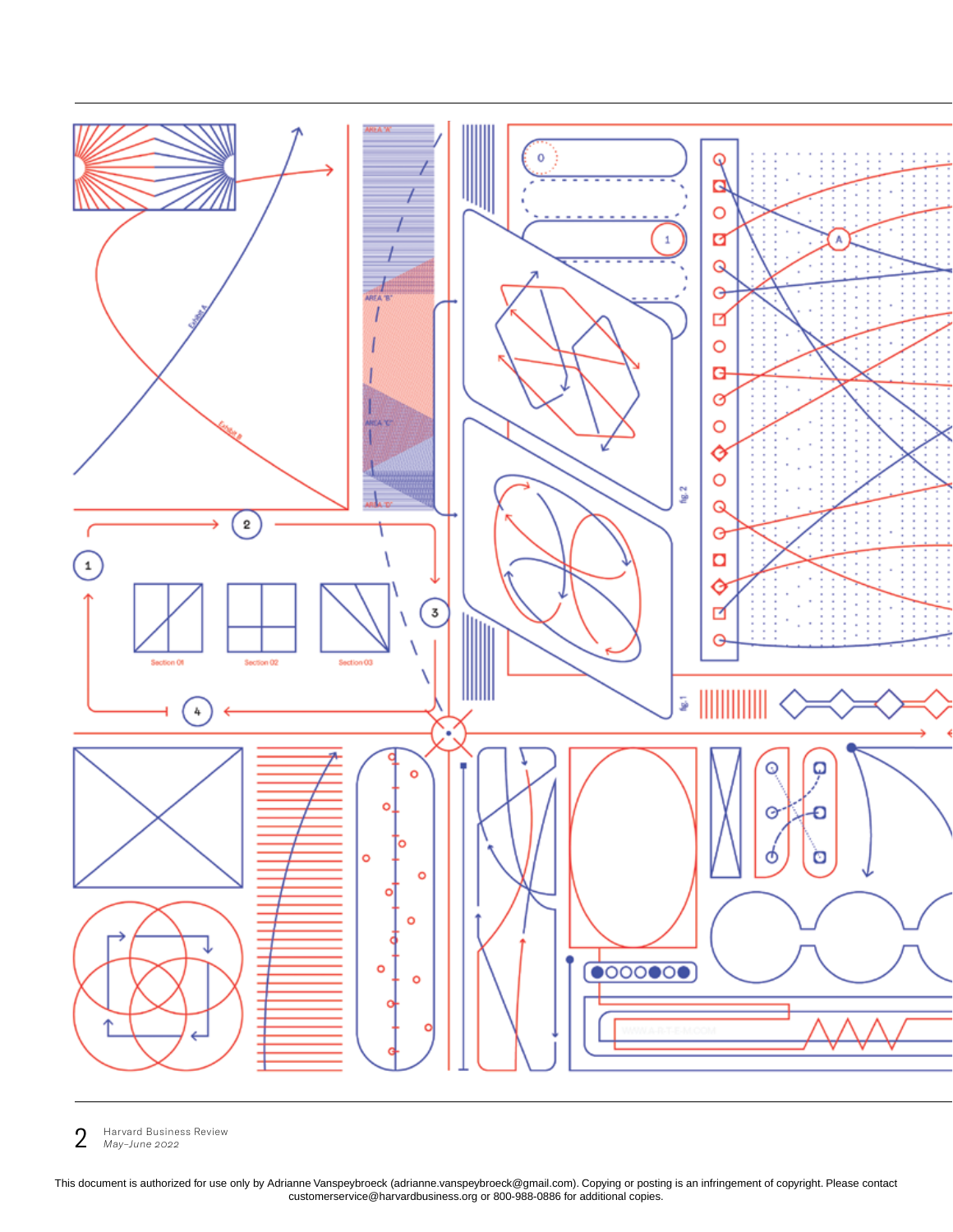

# **The Next Great Digital**  *Advantage*

Smart businesses are using datagraphs to reveal unique solutions to customer problems.



O €

Θ O  $\circ$   $\Box$ 

Ó R) ட் □ ○ O ø

Θ  $\bullet$ 

Đ  $\circ$ 

o Ø

 $\overline{a}$  $\circ$ 

O  $\circ$  $\circ$  $\circ$  o Ο. ନ рο

PART 02

€

Vijay Govindarajan *Professor, Dartmouth's Tuck School of Business*



**F THE 4,000** products Amazon sells every minute, approximately 50% are presented to

customers by its personalized recommendation engine. When you visit the site, its algorithms select an assortment of products from about 353 million items and arrange them for you according to what they predict you will want at that precise moment. These recommendations are powered by Amazon's ever-evolving purchase graph, which is a digital representation N. Venkat Venkatraman

*Professor, Boston University's*  AUTHORS Professor, Dartmouth's Professor, Boston University's<br>Tuck School of Business Questrom School of Business

> of real-world "entities"—anything about which it stores information, such as customers, products, purchases, events, and places—and the relationships and interrelationships among them. Amazon's purchase graph connects purchase history with browsing data on the site, viewing data on Prime Video, listening data on Amazon Music, and data from Alexa-enabled devices. Its algorithms use collaborative filtering—incorporating factors such as diversity (how dissimilar the recommended items are); serendipity (how

*Illustrations by* ARTEM MATYUSHKIN

**PART Of** 

Harvard Business Review *May-June 2022*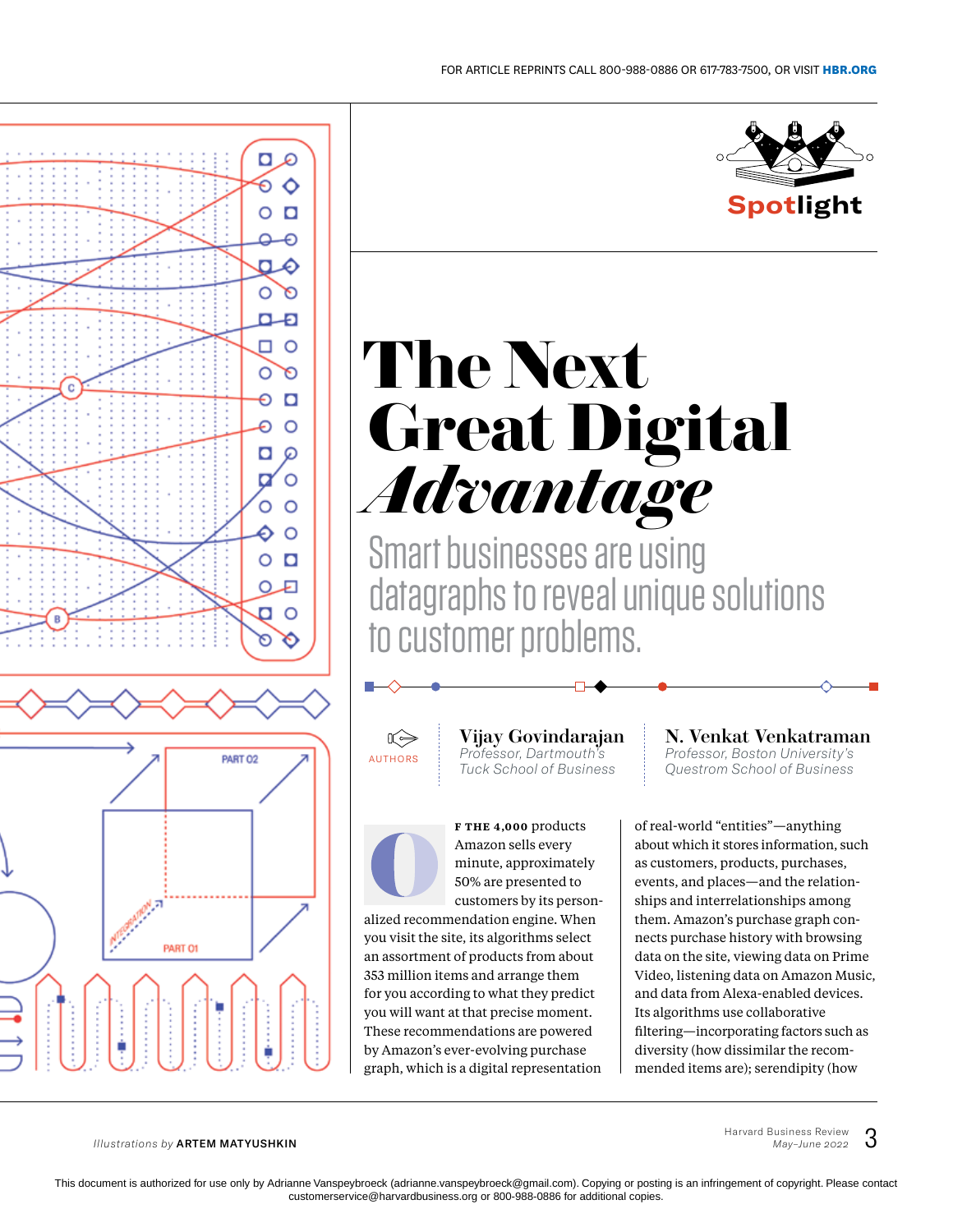Datagraphs capture how people work, play, learn, socialize, transact, travel, and do any other activity that can be associated with commerce.

surprising they are); and novelty (how new they are)—to generate some of the most sophisticated recommendations on the planet. Thanks to its rich data and industry-leading personalization, Amazon now owns 40% of the U.S. e-commerce market; its closest rival, Walmart, has a market share of only 7%.

To compete with Amazon, in April 2021 Google announced its Shopping Graph, an AI-enhanced model that recommends products to users as they search. More than a billion people research products on Google each day, and Shopping Graph connects them with more than 24 billion listings from millions of merchants across the web. It builds on Google's unparalleled Knowledge Graph, which captures information about the entities in its vast network and the relationships among them, including structured and unstructured data from Android, voice and image search, Chrome browser extensions, Google Assistant, Gmail, Photos, Maps, YouTube, Google Cloud, and Google Pay. With its Shopping Graph—which lets 1.7 million merchants feature relevant listings across Google using simple but interlinked tools—Google is ready to meet Amazon's challenge.

Datagraphs like Amazon's and Google's rely on product-in-use data—that is, data on the behavior of customers as they use a platform or a product to capture the connections, relationships, and interrelationships between a company and its customers. The datagraph concept is inspired by social network and graph theory, wherein a social graph is defined as a representation of the interconnections among individuals, depicted as nodes, and

the relationships among them—with friends, colleagues, supervisors, and so on—represented as links. The concept derives from the work of the social psychologist Stanley Milgram, and over the past two decades, it has provided a useful lens for analyzing the structure and dynamics of organizations, industries, markets, and societies. Facebook popularized the digital social graph in 2007 when it introduced Facebook Platform, a tool that allowed developers to build applications that were integrated into the site's information flow and connections of relationships.

Leading technology companies are using datagraphs to personalize customer recommendations, update products, optimize advertising, and more. The most successful examples which include Amazon's purchase graph, Google's search graph, Facebook's social graph, Netflix's movie graph, Spotify's music graph, Airbnb's travel graph, Uber's mobility graph, and LinkedIn's professional graph—leverage the ongoing collection of customer engagement data, coupled with proprietary algorithms, to outcompete rivals in every way, from product creation to user experience.

This article discusses how companies can learn from the best practices of datagraph leaders to gain new competitive advantage.

#### Data Network Effects

To understand datagraphs, we first need to understand *data network effects,* which occur when data generated by users as they engage with a product or service makes it more valuable for other

users. Unlike direct network effects, in which the value of a service grows as additional users join (as with Facebook or LinkedIn), data network effects do not require increasing numbers of users to enhance the value of the network. Instead, the continued engagement of current users generates broader and deeper product-in-use data, which allows algorithms to generate everimproving results. For example, every one of Google's 2 trillion annual searches helps the company enrich its Knowledge Graph and improve its search engine, which generates better and better search results for users. By contrast, if users stop engaging on the platform, it becomes stale and less useful.

Datagraphs are not static; they do not reflect information at a snapshot in time. They are dynamic, reflecting what data scientists refer to as *data in motion.*  That's partly why it is impossible to manually draw a datagraph. Technology is needed to gather and interpret in real time the data on the millions of units of a company's products that consumers worldwide may be engaging with at any given moment.

### Datagraph Success Factors

Datagraph leaders gather customer behavioral data and quickly incorporate what they learn to improve every aspect of their products and services. They constantly refine how they classify and label product data and uncover relationships among entities so that algorithms can better group offerings for personalized recommendations. And they continually update their algorithms so that the personalized recommendations are

 $4$  Harvard Business Review *May–June 2022*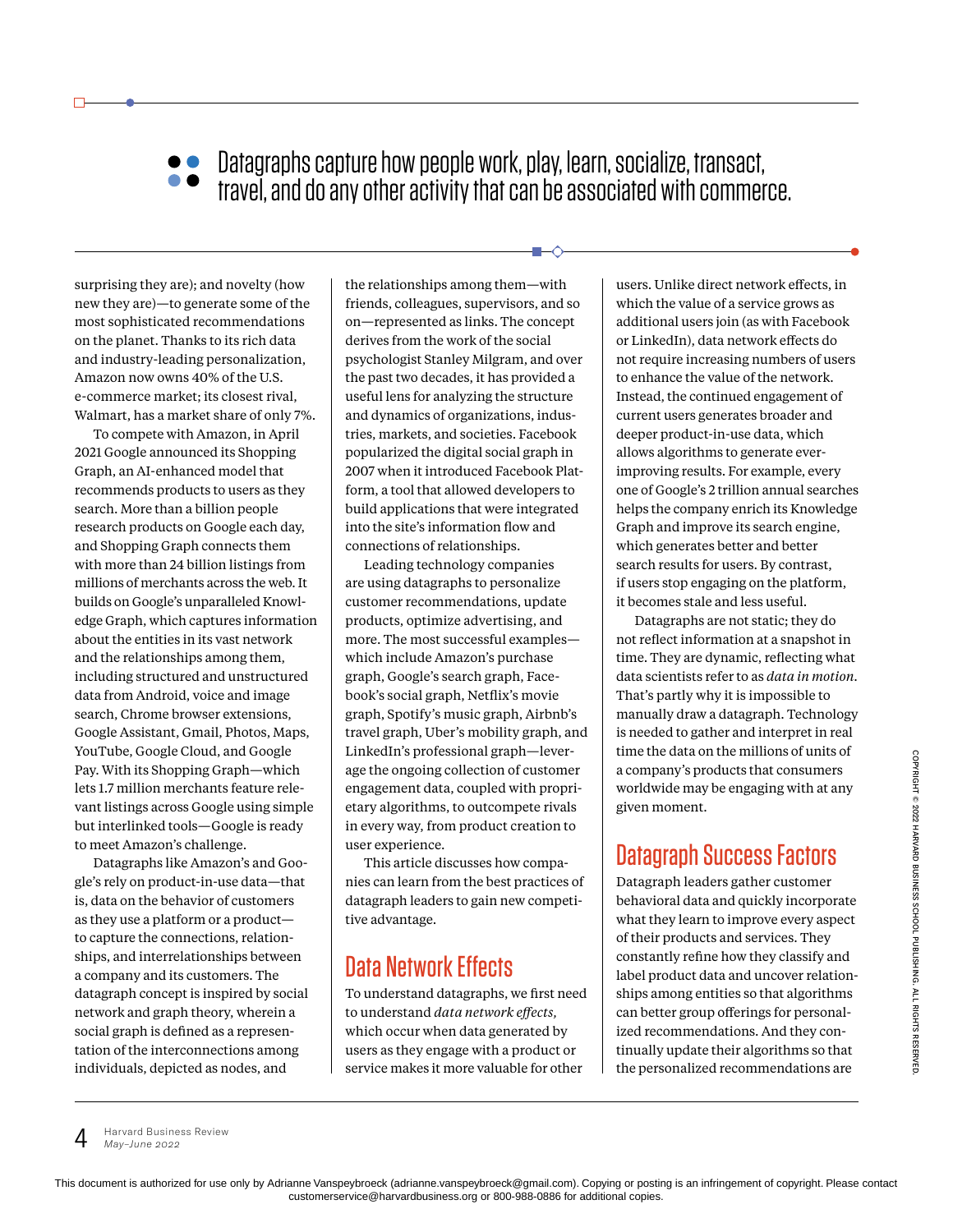

#### A New View of Competitive Advantage

Datagraphs are redefining how companies win.

| <b>TRADITIONAL ADVANTAGES</b>            | <b>ADVANTAGES FROM DATAGRAPHS</b>              |
|------------------------------------------|------------------------------------------------|
| Scale advantage                          | Scale advantage comes from                     |
| comes from physical assets               | product-in-use data                            |
| Scope expansion is based                 | Scope expansion comes from datagraph           |
| on product-market extensions             | and analytics competencies                     |
| Advantage comes from direct and          | Advantage comes from data network effects      |
| indirect network effects                 | along with direct and indirect network effects |
| Data enhances operational                | Data provides real-time insights into          |
| efficiency                               | customer behavior and needs                    |
| Data is stored as independent records in | Data is stored in integrated                   |
| separate functional databases            | graph-based databases                          |
| Analytics are used to improve            | Analytics are used to build                    |
| operations and marketing effectiveness   | competitive differentiation                    |
| Firms design and deliver                 | Firms solve customer problems with unique      |
| products and services                    | solutions derived from digital learning        |

based on the most current and relevant data, which helps improve and prolong customer engagement. Let's take a look at the key behaviors of companies that use datagraphs successfully.

**They learn at scale and speed.** Datagraphs capture how individuals live, work, play, learn, listen, socialize, watch, transact, travel, spend, and do any other activity that can be associated with commerce. Digitalization has made it possible to observe and codify customer data in all these areas

at scale, scope, and speed. Facebook's social graph, for example, analyzes data on 2.8 billion individuals and their social activities from moment to moment: what they're doing, whom they're friending and unfriending, where they're traveling to, what brands they're talking about, what movies they're watching, what music they're listening to, and so on. LinkedIn's professional graph captures in real time how 774 million professionals who work in more than 50 million companies and

attended 90,000-plus educational institutions respond to job postings, status updates, and live videos. Moreover, it maps members to other entities, such as the skills they have, to serve users targeted ads, learning suggestions, news feeds, and more. LinkedIn is now a subsidiary of Microsoft and part of its data ecosystem, which allows it to create an even more vibrant datagraph.

At traditional companies, customer data is stored as independent records in various functional databases. To gain digital advantage, companies must organize data as a graph of interactions that are analyzable by algorithms that provide insight and deliver personalized value to every customer.

**They use datagraphs to enrich product offerings.** Datagraph leaders organize their knowledge and expertise in machine-readable graph formats with a set of concepts—such as shopping, travel, or search—across categories. Take Airbnb's travel graph. It depicts an inventory of more than 7 million homes, tagged in terms of entities (cities, landmarks, events, and so on), attributes (such as customer reviews and hours of operation), and the relationships among them to yield ever-improving recommendations about not just the type of house to rent but also the best places for dinner or the best times to visit attractions. This ability to expand the product scope allows Airbnb to serve its customers better than traditional hotels, whose data is housed in departmental silos (reservations for the room booking, concierge for restaurant recommendations, spa for massage appointments, and so on). Similarly, Netflix continually improves how it represents and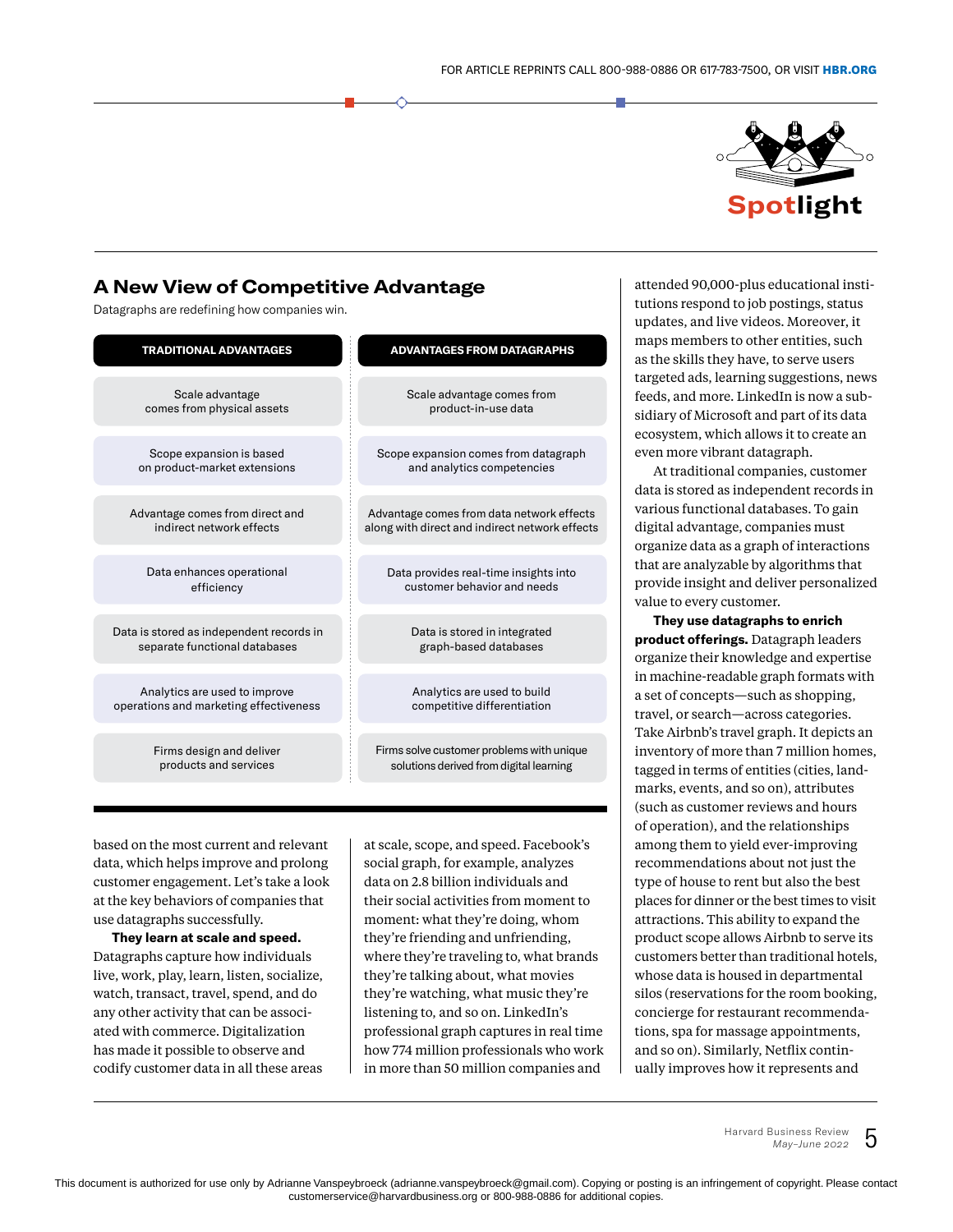

classifies movies and television shows across 75,000 microgenres (just as Spotify does with music and podcasts).

Google has been able to build something even more powerful. Its Knowledge Graph represents relationships between words and concepts in ways that help its algorithms understand context. This enables Google to respond to verbal queries such as: "Hey, Google, book two tickets to the Colosseum for next Wednesday and charge it to Google Pay." Because the underlying knowledge is represented as a graph, the algorithms understand what the user is asking; they know that the "Colosseum" is an attraction in Rome, that next Wednesday is May 25, that "book" means to buy tickets, and that "charge" involves using a stored credit card (as opposed to other meanings of these words). And with each query and customer interaction, the Knowledge Graph is refined to reflect new relationships as meanings change.

Consider a search query by an avid mountaineer who has hiked Mount Adams and would like to hike Mount Fuji next. She may ask: "What should I do differently to prepare for Mount Fuji compared with Mount Adams?" Today, getting an answer requires multiple searches, but Google is working on a new model with more-complex knowledge linkages (with seamless translation across languages) to more effectively respond to such queries.

To compete with digital giants, ask yourself: Does knowledge about our products exist mostly as separate data sets, or are we developing machinereadable graphs to identify patterns of preference for our customers?

**They win customers' moments of truth.** In 2001, only 2% of Netflix's recommendations were chosen by its 456,000 users. By 2020, the percentage had increased to 80%, and Netflix had more than 200 million subscribers. Netflix uses its movie graph to win the "moment of truth": the 90-secondto-two-minute window in which a viewer decides to watch something on Netflix or go elsewhere. Netflix algorithmically customizes and updates its home screen to continuously deliver targeted recommendations for every subscriber. By 2015, Netflix had prevented more than \$1 billion a year in canceled subscriptions thanks to its personalized recommendation engine.

To win its moments of truth, Facebook conducts A/B experiments across 3 billion users in near real time to personalize the social feeds of each user. Before Facebook displays a post, it sorts through an inventory of possibilities and narrows them down to about 500 that past behavior patterns suggest a user is likely to engage with. Then, Facebook's proprietary neural network scores the posts and ranks them before arranging them in a variety of media types, such as text, photos, sounds, and videos interspersed with ads.

Unlike Facebook, whose library of digital content can be instantaneously delivered to its customers worldwide (subject to legal restrictions), Uber's ability to satisfy a customer's need for transportation is based on the availability of vehicles at a precise time and at an exact location. Uber's moment of truth is the five minutes customers are willing to wait for a driver. The ride-sharing company tracks drivers



and passengers who have the app open on their smartphones (it previously tracked users even when they weren't using the app, a controversial policy it was forced to change in 2017 after customer backlash) and uses that data to analyze likely demand patterns. Then it provides incentives for drivers to be available at selected locations. The company continually optimizes its routing algorithms to win customers at the moment of truth.

Although many companies claim to be customer-centric, few use datagraphs and algorithms the way these leaders do. Ask yourself: Are we using

 $6$  Harvard Business Review *May–June 2022*

This document is authorized for use only by Adrianne Vanspeybroeck (adrianne.vanspeybroeck@gmail.com). Copying or posting is an infringement of copyright. Please contact customerservice@harvardbusiness.org or 800-988-0886 for additional copies.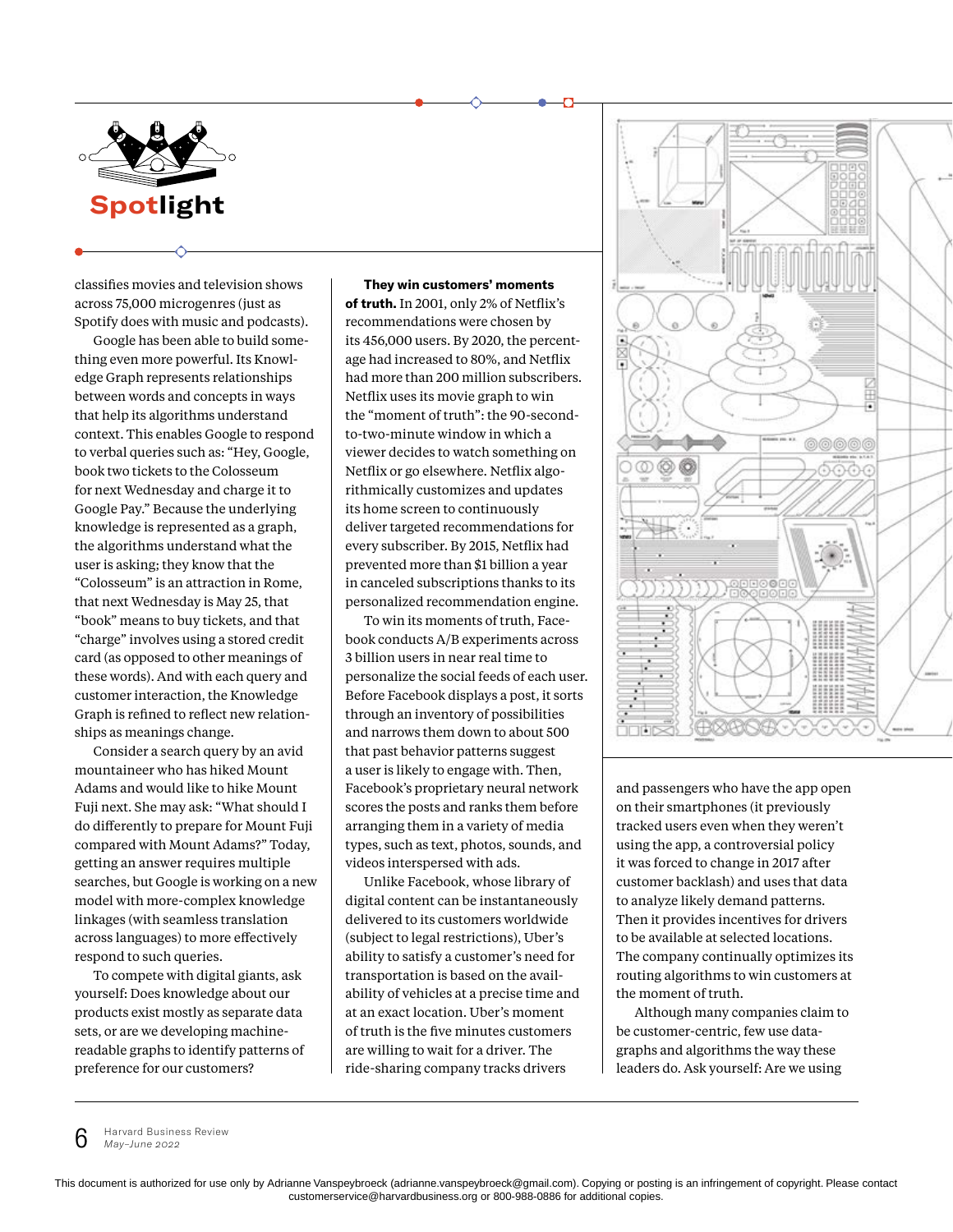

AI-powered algorithms to deliver customers an ever-more-refined product offering to make sure they engage with our product rather than move on?

#### Getting Started

The first thing businesses that wish to remain competitive against datagraph leaders must understand is that a successful strategy isn't solely dependent on having large volumes of information. It's about collecting relevant product-in-use data in real time to achieve data network effects and build advantage. When businesses

observe more customer interactions with their products, they accumulate richer data; when they sell more products to a more-diverse group of users, they accumulate more-varied data that helps them further differentiate their offerings. Businesses that aren't using datagraphs or have yet to do so successfully must take the following steps to catch up:

**1. Develop a datagraph strategy.** To get started, pair executives that have industry knowledge with data scientists to conceptualize your datagraph, examine its future trajectory, and sketch out plausible business implications.

Many companies that don't have the resources of an Amazon or a Netflix have already done this. For example, Stitch Fix was founded as a personalized fashion service in 2010 by a business school student; now, thanks in large part to its fashion graph, its market cap tops \$1.6 billion.

Coursera shows how new entrants can use datagraphs to upend a market. Traditional universities offer "one size fits all" courses and certificates; in contrast, Coursera operates like a Netflix or Amazon for education. It offers a personalized online experience through stackable modules, which are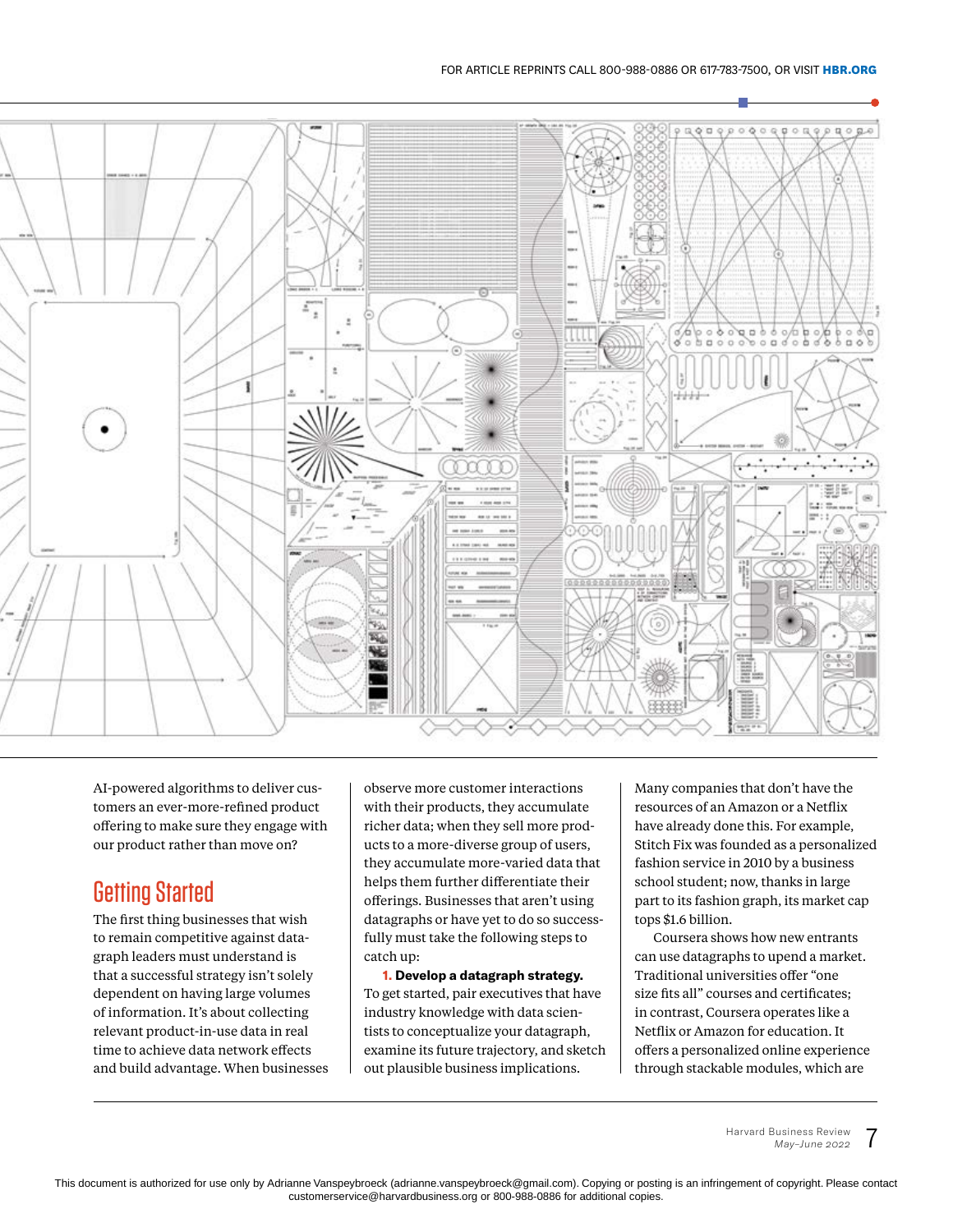

consumable at different durations, locations, difficulty levels, and price points. It uses its proprietary Skills Graph to customize lifelong learning in ways that traditional universities have not been able to achieve.

Ask yourself how your data offers a unique advantage to your business. You may possess proprietary "data hooks" that allow you to observe at the point of use detailed information that is unavailable to others. Your advantage may come from superior data scope (the depth and richness of your data) and access to complementary data from partners. You may have faster data speed (data in motion compared with a competitor's episodic data, which is subject to batch processing). Consider how scale, scope, and speed can be increased through acquisitions (consider Microsoft's acquisitions of

LinkedIn and Activision) or alliances (such as Google's partnership with Shopify).

**2. Develop proprietary algorithms.** It's no longer adequate to carry out different types of analysis independently. Datagraph leaders use proprietary algorithms to conduct descriptive analysis ("What happened?"), diagnostic analysis ("Why did it happen?"), predictive analysis ("What could happen?"), and prescriptive analysis ("What should happen?") in an overarching framework. You can evolve your datagraph infrastructure from the legacy architectures designed to analyze data at rest (batch processing, independent analysis) to analyze real-time data in motion. Be sure to benchmark your algorithms against others in your industry—and against others of its class. For example, if your success metric is the extent to

which customers act on your recommendations, how does the performance of your recommendation engine stack up against those of leaders like Netflix, Spotify, and Amazon?

**3. Engender trust.** Being the custodian of customer data is a huge responsibility. Most customers regard computers, algorithms, and machine learning as complex black boxes, and many believe that their data is being used (even abused) to make digital companies rich and powerful. You must develop ways to use your algorithms to engender trust, and you must earn the right to gather, analyze, and deliver value through data. Explain what you're doing using language that consumers can understand.

Trust gets eroded when consumers feel that their data is being misused. Facebook has become the poster child

**8** Harvard Business Review *May–June 2022*

This document is authorized for use only by Adrianne Vanspeybroeck (adrianne.vanspeybroeck@gmail.com). Copying or posting is an infringement of copyright. Please contact customerservice@harvardbusiness.org or 800-988-0886 for additional copies.